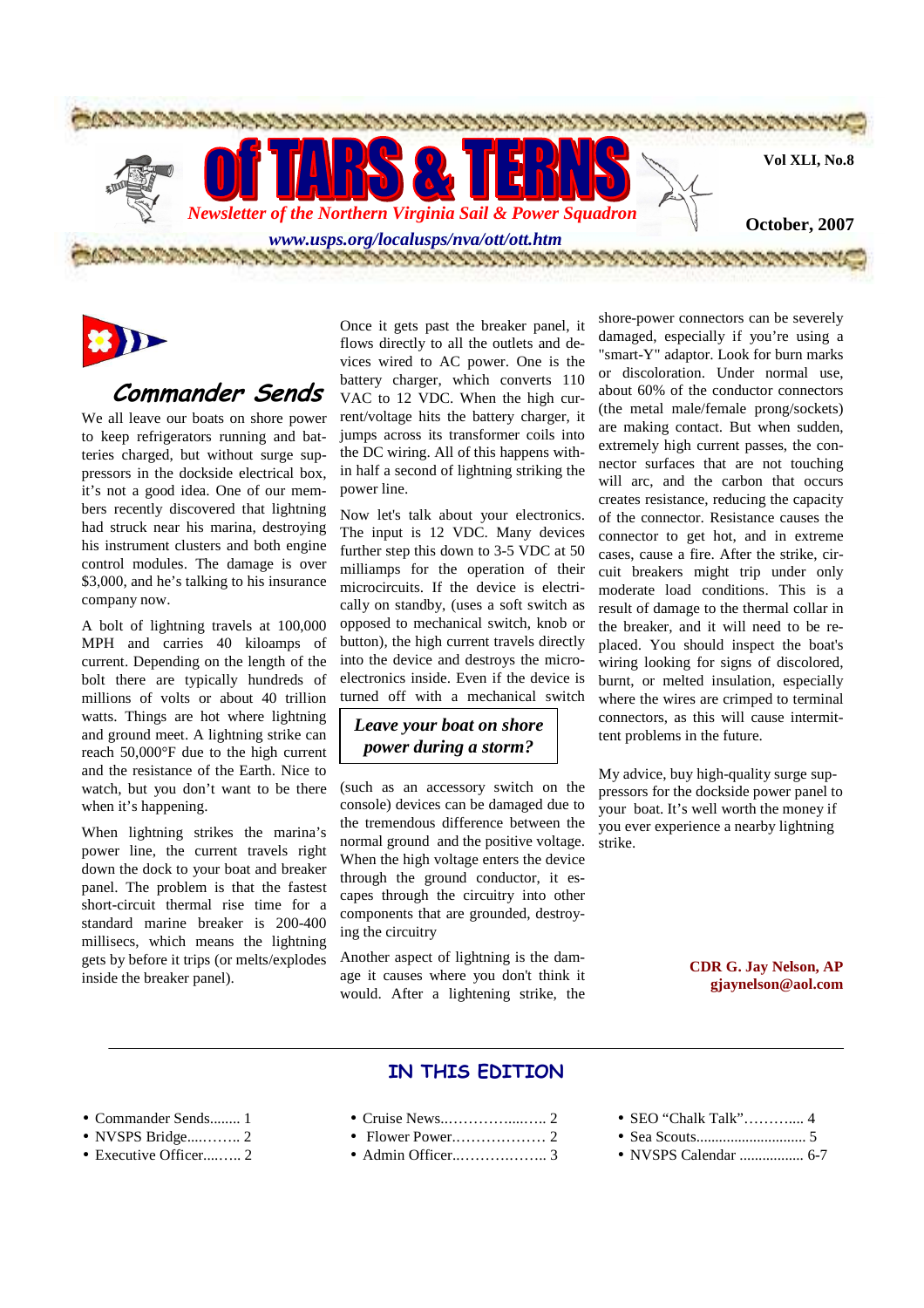

# **NVSPS BRIDGE**

**COMMANDER**  Cdr G. Jay Nelson, AP 703-437-0064 gjaynelson@aol.com

**EXECUTIVE OFFICER**  Lt/C William Blanding, AP smodim@comcast.net

**EDUCATION OFFICER**  Lt/C Rick Baker, AP (703) 318-5899 rickbaker6@verizon.net **ASST:**1/Lt Richard Unis P/C/

**ADMIN OFFICER**  Lt/C John Shivik, AP jshivik@cox.net **ASST:** 1/Lt Ron Larson, P



**SECRETARY**  Lt/C Clara Blanding, AP claralee@comcast.net **ASST:** 1/Lt S Sams-Grohoski

**TREASURER** Lt/C Steven Hall, P (703) 242-8566 sdhall01@verizon.net **ASST:**1/Lt Joel Bailey AP

### **AT LARGE**

Lt George Degnon, P 703-448-8766 Lt Tom Martin, AP 703-820-7671 D/Lt Walter D. Lazear, AP 703-620-1821 Lt Jav Kariala, P Lt Francis Williamson, AP 703-440-9074<br>P/C Keith Segerson, P 703-670-2270 P/C Keith Segerson, P

*of Tars & Tern* **DISTRIBUTION**  Lt Manette Lazear, AP D/Lt Walter D. Lazear, AP

*of Tars & Terns* **EDITOR**<br>
Soballe, AP (202) 337-0960 Lt Pete Soballe, AP psoballe@yahoo.com

# **"EXECUTIVE PRIVILEGE"**

#### **Executive Officer: Lt/C Bill Blanding, AP**

Clara and I are just finishing up a two-week cruise down to Portsmouth VA. Unfortunately we've been docked in Deltaville VA for the past three days waiting for the wind and waves to settle on the bay. Three days ago we plowed and pitched through 4<sup>+</sup> foot short period seas. As I watch the boats pack in behind and in front of us on the linear dock (we're side-tied starboard to), I'm wondering how to get the boat off the dock and moving towards home. Oh, there's another linear dock on our port side with boats on it too. The winds are predicted at 15 kts on our beam in the morning and we will have to back off the dock (the boat backs to starboard) and down the boat-lined alley. How will this turn out? We'll use a combination of spring and bow lines to ensure the wind doesn't catch the bow too soon which would increase our stern to starboard rotation. Speaking of docking and the use of lines, Charles T. Low has a neat little book called "Boat Docking, Close Quarters Maneuvering for Small Craft". It's well written with diagrams that cover almost every basic docking situation you can expect. It's an easy read and at times very humorous. I highly recommend it for everyone to have in their boating library. Docking is an important safety issue that only comes with knowledge and lots of practice.

Personal note: Clara and I will be moving to Annapolis in the next couple of months or so.

### **Cruise News**

**Fall cruise to Tilghman Island 19-21 Oct.** The highlight of this annual event is the magical Tilghman Island Day, Sat 20 Oct. There'll be food, events, food, and more events, and an ice cream dessert. This is a popular destination since the cruising for both sail and power is painless (except for an occasional storm, fog, pestilence, & plague). Science has found a cure for scurvy, so bring plenty of limes & lemons for your favorite libation. Check it out: http://www.tilghmanmd.com/TILDAY\_2007.pdf)

> Phone: 410-886-2300 Fax: 410-886-2118 **Cruise Director: Joe Jarocki, AP** jpjgaj@vzavenue.net

# **A Great Holiday Deal**

Share the joy of the holiday season with fellow NVSPS members by posting a message in the Dec issue of *oT&T.* Just make a tax-deductible contribution of any amount to the NVSPS Flower Power Fund. Your donation will become part of the Flower Power Fund, the interest from which supports squadron educational and other programs.

Examples of messages are "Happy Holidays and Safe Voyages in the New Year from the crew of ----" and "Blue Skies and Fair Winds in the New  $Y<sub>ear</sub>$  from  $---$ 

Your donation must be here by 10 NOV to meet the newsletter deadline. Please send your 3-line message and check payable to "NVSPS Flower Power Fund" to:

> **P/C Dick Durgin, JN, Chair, Flower Power Fund**  703 560-9106 rjdurgin@aol.com 308 George St. SW, Vienna, VA 22180

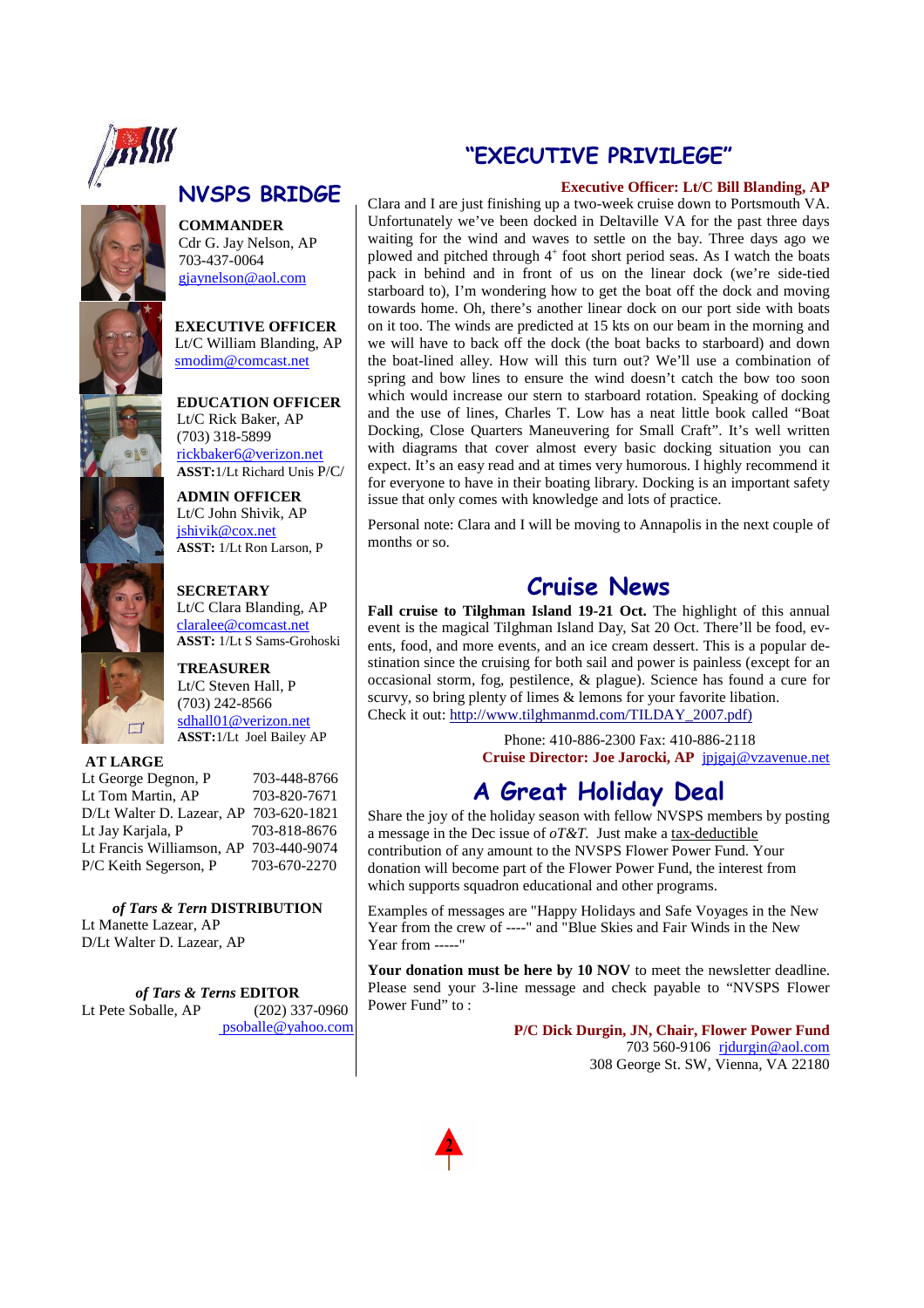

### **Lt/C John Shivik, AP**

The fun hasn't stopped yet. More activities are on the way! Want a bigger boat? There may be a chance to talk to Santa and Mrs. Claus at the Annual Holiday Party! You are cordially invited! The Holiday Party is scheduled for 8 Dec, 1830 - 2330, at the American Legion in Fairfax City. Details and reservation forms will be in the November *oT&T* and the NVSPS website. Please mark your calendar and get your reservations in early.

Help is needed for OUR squadron. YOU are the future of our squadron. What do you want to do? Just what do you want from your membership and your squadron? Contact a bridge member.

By the way, this newsletter has a lot of effort behind it. The editor and distribution team continue to excel in having a newsletter that contains the "I need to know" essentials. Do you have an article to contribute and share?

Mentioning contributions – your voluntary donation to the Flower Power fund will get your holiday greetings and best wishes to all members published in the *oT&T*. The donation goes directly to the Flower Power fund to support our educational programs. Submit your greetings to appear in the Dec *oT&T* to P/C Dick Durgin, JN prior to 10 Nov along with your donation to the NVSPS Flower Power fund. Your donation is tax deductible and you'll receive a letter that meets IRS record requirements.

#### **IMPORTANT NOTICE**

Our All Hands' meeting 10 Oct will be at the Fairfax Yacht Club thanks to P/C Ed and Lt/Cdr Martha Jane Dodd. *This is an International Potluck.* What a way to try different foods and fill one's diet void! So please bring a main dish, salad or dessert with a foreign, ethnic, or whatever flair at 1900 so we can start with a great meal. NVSPS will provide beverages, cups, plates, cutlery and napkins. Donation (made out to NVSPS) is \$5 per couple. Single, \$2.50. Children, free. Please contact me or 1stLt Ron Larson, P. Directions to the Fairfax Yacht Club are on this page, and on the NVPS WEBSITE.

# **Directions to FYC**

**(10 Oct 07 @ 1900, RSVP by 03 Oct)**

10721 Old Colchester Rd, Mason Neck, VA 22079.  **41'N, 77<sup>o</sup> 15'W**

**From the Beltway:** South on I-95, exit for Woodbridge via US Rte 1 south. Left at Furnace Rd, the first light. Go under the railroad, then straight across Old Colchester Rd. down the private lane to FYC. Park at any open space.

**From Fredericksburg:** North on I-95, exit for Rt 123 east to Rt 1. Left on Rt 1, cross the Occoquan river. Right at Furnace Rd, first light. Go under the railroad, then straight across Old Colchester Rd. down the private lane to FYC.

|                                                  | Enclosed is my check made payable to NVSPS for ______reservations @ \$5.00 per couple, \$2.50 per single, Children<br>$\blacksquare$ under 13 FREE, for the 10 Oct International Pot Luck at FYC. Please bring your favorite ethnic, foreign or whatever $\blacksquare$ |  |                     |  |
|--------------------------------------------------|-------------------------------------------------------------------------------------------------------------------------------------------------------------------------------------------------------------------------------------------------------------------------|--|---------------------|--|
| $\blacksquare$ special dish or dessert to share! |                                                                                                                                                                                                                                                                         |  |                     |  |
| Member Name(s):                                  |                                                                                                                                                                                                                                                                         |  |                     |  |
|                                                  |                                                                                                                                                                                                                                                                         |  |                     |  |
|                                                  |                                                                                                                                                                                                                                                                         |  |                     |  |
| Guest(s)                                         |                                                                                                                                                                                                                                                                         |  |                     |  |
|                                                  |                                                                                                                                                                                                                                                                         |  |                     |  |
|                                                  | Yes, I can help with Setup $\Box$ Cleanup $\Box$                                                                                                                                                                                                                        |  | and Have fun $\Box$ |  |
|                                                  | Send your check and this form to: P/C John Shivik, AP; 10815 Colton Street; Fairfax, VA 22032-3404                                                                                                                                                                      |  |                     |  |
|                                                  |                                                                                                                                                                                                                                                                         |  |                     |  |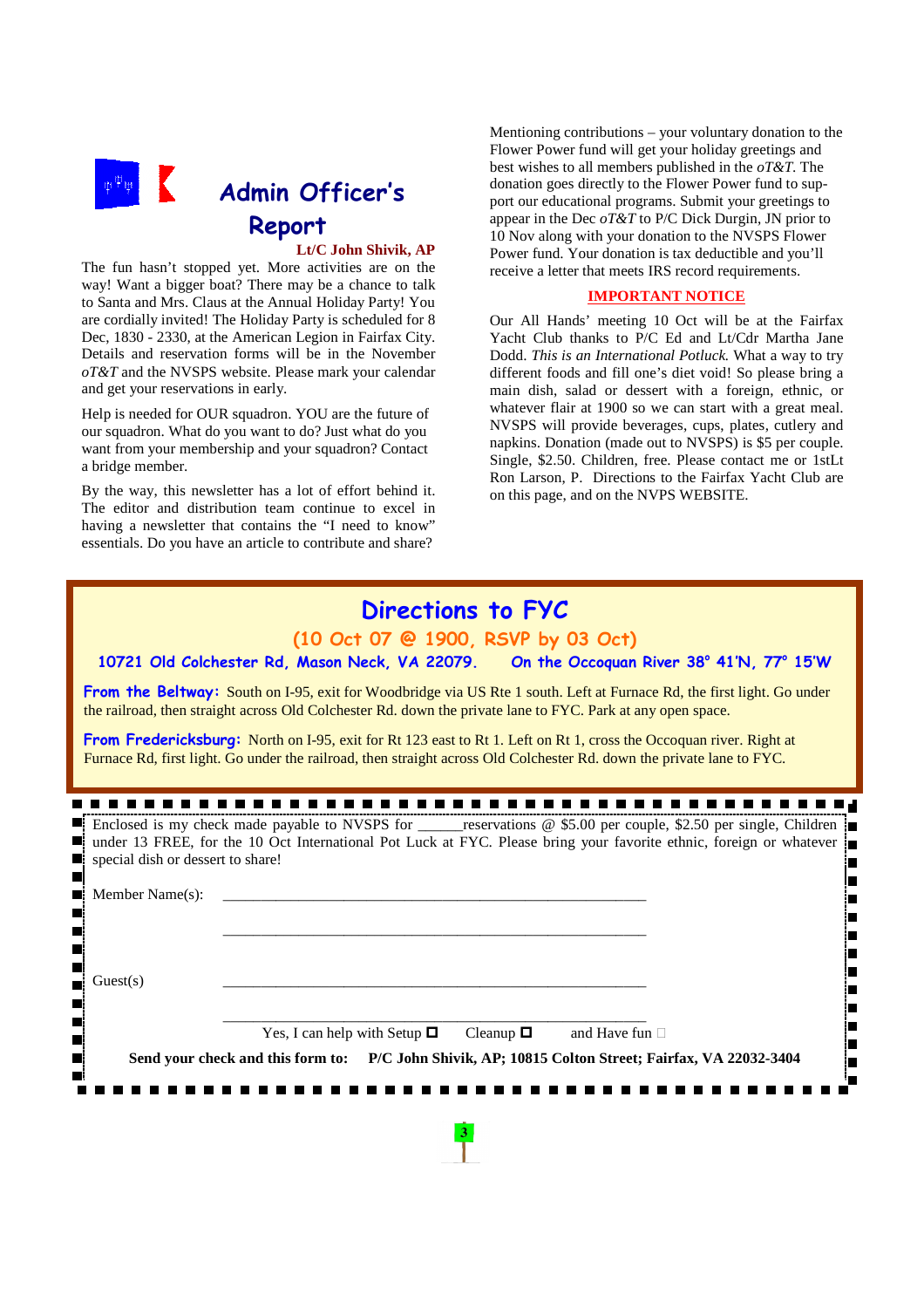### **"Chalk Talk" Education Officer Lt/C Rick Baker, AP 703 318-5899** rickbaker2006@verizon.net

**C**ongratulations to our members earning the Educational Proficiency Award (EPA) in 2007: Cdr Jay Nelson, AP; Lt Tom Ballew, AP; Lt Joe Jarocki, AP, and Bob Cox, AP. The EPA recognizes members holding the grade of AP [Advanced Pilot] with the additional successful completion of any three elective courses. A special uniform insignia is provided:



#### *(Ops Manual, Para 6.48). Figure from OM Page B-6:*

How do you earn the EPA? Start by registering now for the next set of Advanced and Elective Member Courses. For sure, our new members should be registering for the *Seamanship Course*, if they have not taken it. *Seamanship* and *Piloting* are the first member courses in USPS. We offer *Seamanship* to get you on the water to practice better boat handing, anchoring, planning, and reactions to adverse conditions. During *Piloting* and *Advanced Piloting* in the fall and winter, respectively, we take you to the next levels of navigation so you can cross the Chesapeake Bay or take an offshore voyage confidently using your chart, compass, and electronic navigation equipment. We

 have scheduled some Saturday courses to satisfy your hectic and varied personal calendars. **Please register on time so I can order the right number of books.** At least 10 registered, in-class participating members are required to make any course a GO!

> *And please contact me if you'd like to teach or proctor any of these offerings!*

**INSTR DEVELOPMENT** (Mon: starts 07 Jan @ 1900) 10 sessions. Modern teaching techniques. Earn USPS and Virginia instructor certification. Free. Location: TBD, Falls Church. Instructor: TBD. *Register by: 01 Dec.*

**CRUISE PLANNING** (Sat: starts 12 Jan 1200-1600) 5 sessions**.** Designed for members who plan to cruise for just a day or for a year--in either a sail or powerboat. Preparation and planning, equipment, anchoring, security, chartering, cruising outside the US, crew and provisions, voyage management, communications, navigation, weather, and emergencies. Includes a 12-mo planning timeline. The course is non-modular with one final exam. \$65; family members and significant others may share books for a discount. Location: TBD, Fairfax. Instructors: Bill & Clara Blanding, AP. *Register by 01Dec.*

#### **SEAMANSHIP (S)** (Sat: starts 12 Jan, 0800-1200)

4 sessions. Updated for 2008. Learn seamanship, marlinspike, and boat handling. Review the rules of the road. \$80. Families and significant others may share books for a discount. Location: TBD, Fairfax. Instructor: Bob Manning, P. *Register by 01 Dec.* 

#### **SAIL TRIM SEMINAR** (1 Sat, 09 Feb, 0800-1200) (Open to Public too!)

New for 2008. Shows in clear and simple terms how to adjust sails for optimum performance under a wide range of conditions. Comes with prepared "student notes" and a waterproof Captain's Quick Guide written by North Sails. \$35. Family members and significant others may share materials for a discount. Location: TBD, Fairfax. Instructor: Bob Manning, P**.** *Register by:01 Dec.*

**ADV PILOTING (AP)** (Thurs: starts 28 Feb, @1900) 12 sessions. Prerequisite: USPS Piloting course. Modern techniques for coastal and offshore navigation, using charts and electronics \$95. Families and significant others may share books for a discount. Location: TBD,. Instructor: TBD *Register by 15 Jan.* 

#### **WEATHER SEMINAR** (1 Thurs 13 Mar, 1900 – 2130) (Open to Public too!)

New for 2008. Learn to forecast the weather from your boat! \$45. Family members and significant others may share the materials for a discount. Location: TBD, Fairfax. Instr: Lt/C John Shivik, AP. *Register by: 01 Feb:*

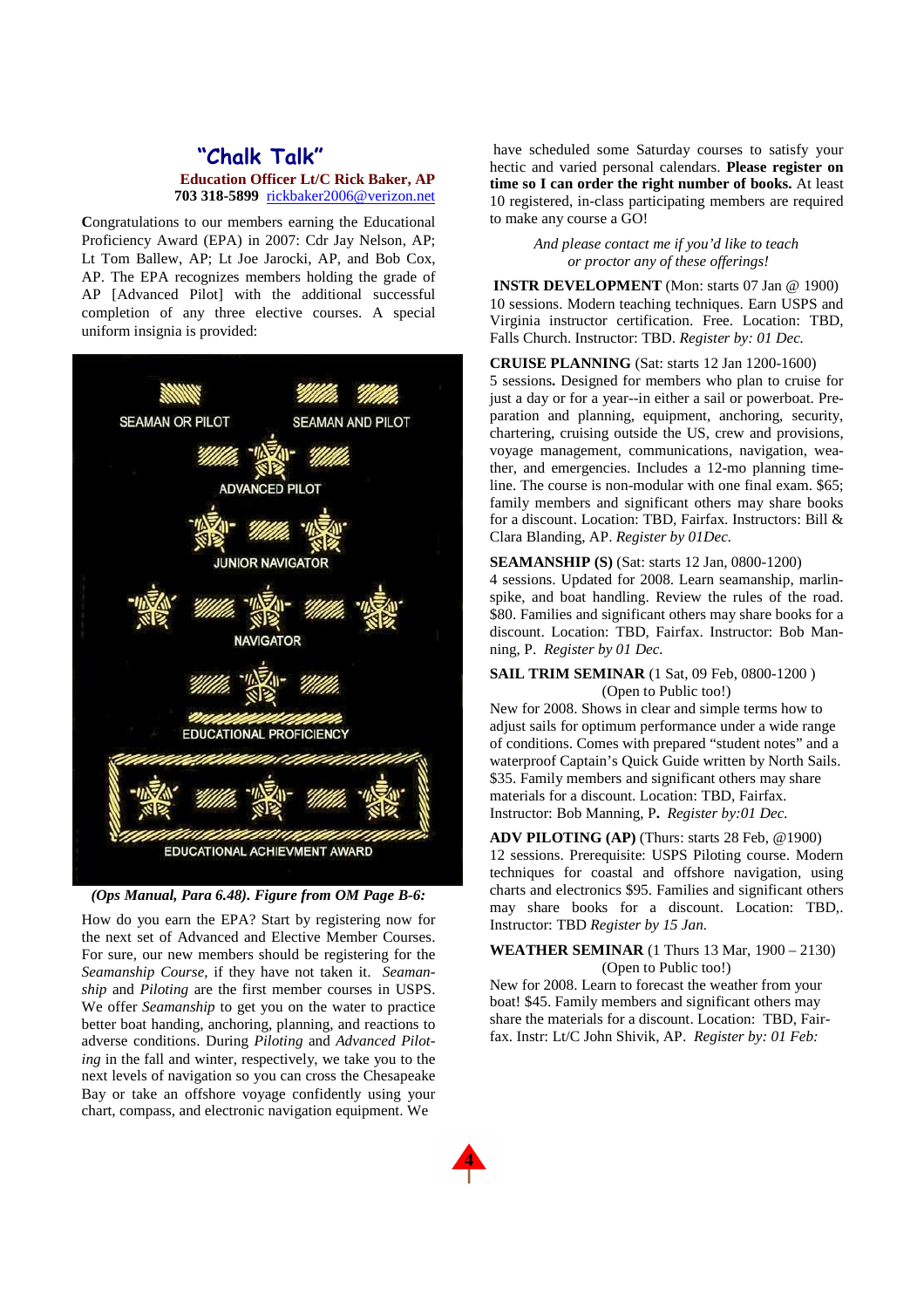

*Ship 1942 at BoatUS Headquarters*

### **Sea Scouts Win Top Honors**

Sea Scout Ship 1942 of Arlington VA was just awarded the "2007 National Flagship" trophy from NVSPS member and BoatUS founder Richard Schwartz.

Pictured here is the finest assemblage of Sea Scouting on the globe for 2007. Within this picture, besides Mr Schwartz, you'll find:

One NVSPS Commander

One very "beaming" Skipper of Sea Scout Ship 1942

One U.S. Naval Academy 3/C Midshipman

Four Quartermaster Sea Scouts

Seven Eagle Scouts

Six Venture Silver Awards

Two Girl Scout Gold Awards

Two BSA Lifesaving Heroism Awards

Two Catherine A. Mullikin Regional youth Volunteer Service Awards

Two Regional Leadership Awards

Three Council Leadership Awards

Eight Sea Scout SEAL graduates

Fifteen Venture Outdoor Ranger Awards

Two Northeast Regional Boatswains (past and current)

Two Silver Beaver Awards

Two Thomas J. Keane Adult Regional service awards

Four Scouter of the Year Awards

Two District Awards of Merit

**"Don't Give up the Ship" Tom Ballew, AP Skipper, Sea Scout Ship 1942**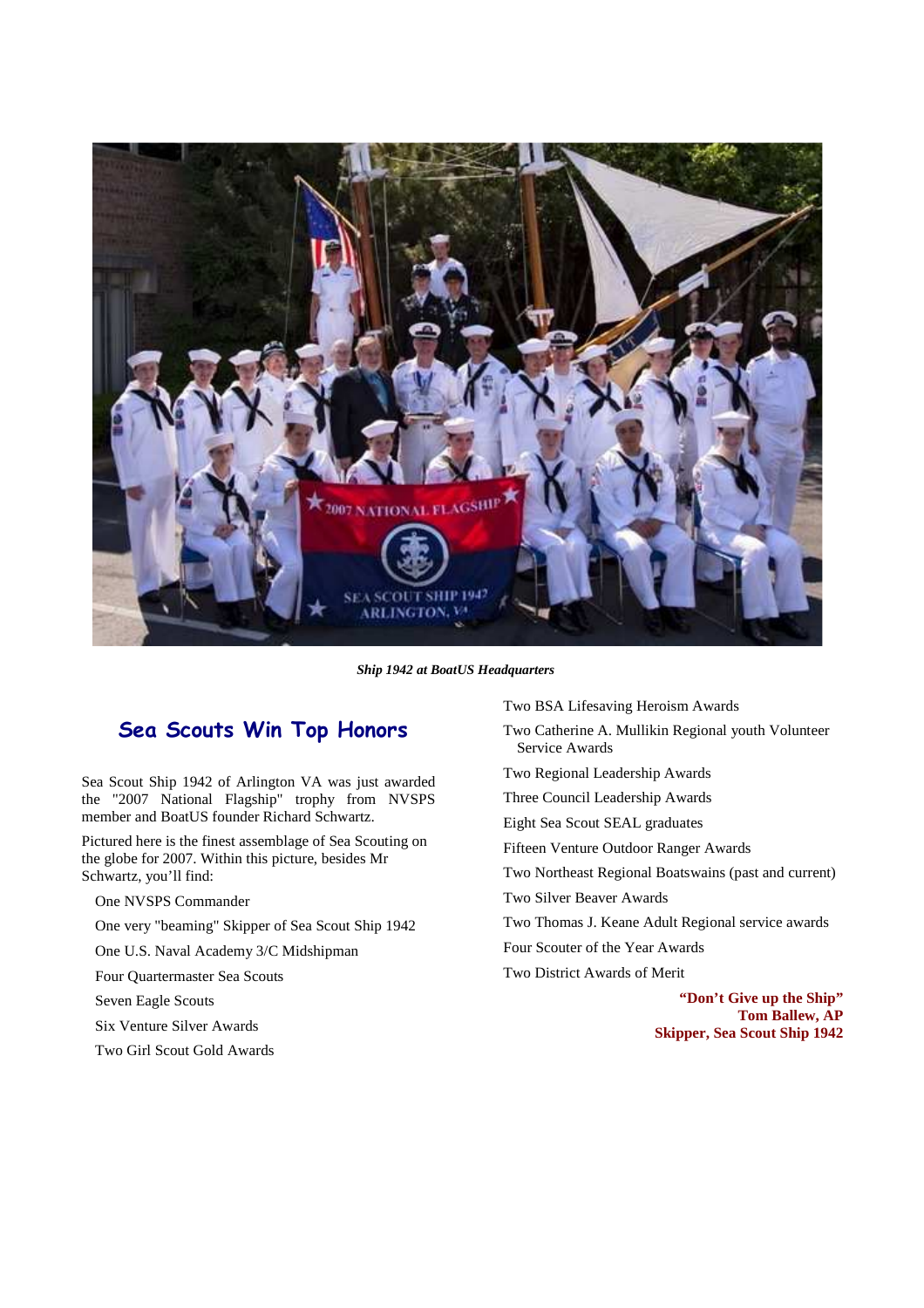# *NVSPS Calendar*

| <b>October 2007</b>                                                   |                                                                                                                                                                                             |                                                                |  |  |  |  |
|-----------------------------------------------------------------------|---------------------------------------------------------------------------------------------------------------------------------------------------------------------------------------------|----------------------------------------------------------------|--|--|--|--|
| $4 - 7$<br>Thurs-Sun                                                  | 38 <sup>th</sup> Annapolis Sailboat Show                                                                                                                                                    | www.usboat.com                                                 |  |  |  |  |
| 10<br>Wednesday<br>1900: Social<br>1930: Meeting                      | All Hands" Meeting and Octoberfest Pot Luck Dinner<br><b>Fairfax Yacht Club</b><br>Combination meeting and Pot Luck Dinner. See page 3 for details.                                         | John Shivik<br>jshivik@cox.net                                 |  |  |  |  |
| $11 - 14$<br>Thurs-Sun                                                | 36 <sup>th</sup> Annapolis Powerboat Show                                                                                                                                                   | www.usboat.com                                                 |  |  |  |  |
| $19-21$<br>Fri-Sun                                                    | <b>NVSPS Tilghman Day Cruise</b><br>Tilghman on Chesapeake Marina<br>Join the fun at Tilghman Island Day!                                                                                   | www.tilghmanmd.com                                             |  |  |  |  |
| 24<br>Wed 1830                                                        | <b>Excom Meeting</b><br>GMU Conference Room, Fairfax                                                                                                                                        | Jay Nelson<br>gjaynelson@aol.com                               |  |  |  |  |
| <b>November 2007</b>                                                  |                                                                                                                                                                                             |                                                                |  |  |  |  |
| $2 - 4$<br>Fri-Sun                                                    | D/5 Fall Education Conference. See Mark 5 Newsletter                                                                                                                                        | See Mark 5                                                     |  |  |  |  |
| $\overline{3}$<br>Saturdays<br>1200-1600                              | <b>Piloting Course (P)</b><br>Location: TBD, Fairfax. Instructor: Tom Ballew. Register by 20 Sep<br>\$95, 6 sessions                                                                        | <b>Rick Baker</b><br>rickbaker2006@verizon.net<br>703-318-5899 |  |  |  |  |
| 14<br>Wednesday                                                       | <b>All Hands' Meeting at Boat US</b><br>Refreshments: Evelyn and Gale Alls                                                                                                                  | Clara Blanding<br>claralee@comcast.net                         |  |  |  |  |
| 1900: Social<br>1930: Meeting                                         | Meeting Topic: Guest Speaker: TBD                                                                                                                                                           |                                                                |  |  |  |  |
| 28<br>Wed 1900                                                        | <b>Excom Meeting</b><br>GMU Conference Room, Fairfax                                                                                                                                        | Jay Nelson<br>gjaynelson@aol.com                               |  |  |  |  |
| <b>December 2007</b>                                                  |                                                                                                                                                                                             |                                                                |  |  |  |  |
| $\mathbf{1}$<br>Saturday                                              | <b>Alexandria Holiday Lighted Boat Parade</b><br>Join us aboard P/C Keith Segerson's boat and in the lighted parade on the<br>Potomac. Come early to decorate his boat! Warm boating attire | Keith Segerson<br>segerson@gmu.edu                             |  |  |  |  |
| $\overline{8}$<br>Saturday                                            | <b>Squadron Holiday Party and Buffet Dinner</b><br>Location: American Legion, Fairfax<br>Join your fellow squadron members in welcoming in the holidays.                                    | John Shivik<br>jshivik@cox.net                                 |  |  |  |  |
| No All Hands' nor Excom meeting scheduled for December - winter break |                                                                                                                                                                                             |                                                                |  |  |  |  |
| WEAR YOUR NVSPS NAME TAG TO ALL EVENTS AND CLASSROOM SESSIONS         |                                                                                                                                                                                             |                                                                |  |  |  |  |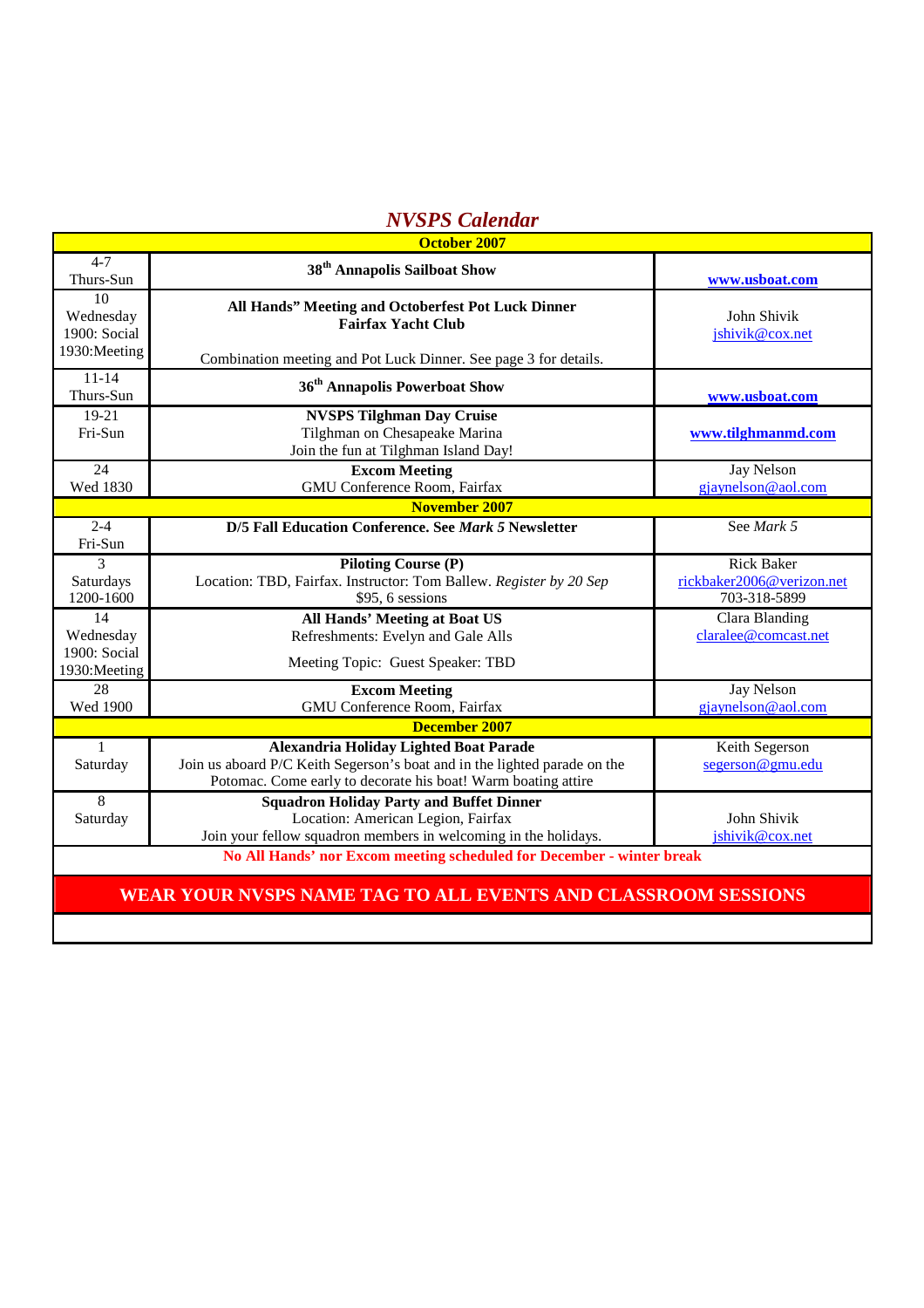| <b>January 2008</b>          |                                                                                                  |                                           |  |  |  |  |
|------------------------------|--------------------------------------------------------------------------------------------------|-------------------------------------------|--|--|--|--|
| $\overline{7}$               | <b>Instructor Development Course</b>                                                             | <b>Rick Baker</b>                         |  |  |  |  |
| Mondays<br>1900              | Location: TBD, Falls Church. Instructor: TBD. Register by 01 Dec<br>10 Sessions. Free.           | rickbaker2006@verizon.net<br>703-318-5899 |  |  |  |  |
| 9                            | <b>All Hands' Meeting at Boat US</b>                                                             |                                           |  |  |  |  |
| Wednesday                    | Bridge nominations for 2007-08 announced                                                         | Clara Blanding                            |  |  |  |  |
| 1900: Social                 | <b>Member/New Member Mixer</b>                                                                   | claralee@comcast.net                      |  |  |  |  |
| 1930: Meeting                | Presentations by Committee and Event Chairman on areas for member                                |                                           |  |  |  |  |
|                              | involvement and participation. Heavier than usual refreshments at this special                   |                                           |  |  |  |  |
|                              | meeting. Refreshments: Bill and Clara Blanding                                                   |                                           |  |  |  |  |
| 12                           | <b>Seamanship Course (S)</b>                                                                     | <b>Rick Baker</b>                         |  |  |  |  |
| Saturdays<br>0800-1200       | Location: TBD, Fairfax. Instructor: Bob Manning Register by 01 Dec<br>4 Sessions. \$80.          | rickbaker2006@verizon.net<br>703-318-5899 |  |  |  |  |
| 12                           | <b>Cruise Planning Course</b>                                                                    | <b>Rick Baker</b>                         |  |  |  |  |
| Saturdays                    | Location: TBD, Fairfax. Instructor: Bill and Clara Blanding, AP                                  | rickbaker2006@verizon.net                 |  |  |  |  |
| 1200-1600                    | . Register by 01 Dec                                                                             | 703-318-5899                              |  |  |  |  |
|                              | 5 Sessions. \$65.                                                                                |                                           |  |  |  |  |
| 23                           | <b>Excom Meeting and Planning Meeting</b>                                                        | Jay Nelson                                |  |  |  |  |
| Wed 1830                     | GMU Conference Room, Fairfax                                                                     | gjaynelson@aol.com                        |  |  |  |  |
| <b>February 2008</b>         |                                                                                                  |                                           |  |  |  |  |
| $\overline{13}$<br>Wednesday | <b>All Hands' Meeting at Boat US</b>                                                             | Clara Blanding                            |  |  |  |  |
| 1900: Social                 | Refreshments: TBD                                                                                | claralee@comcast.net                      |  |  |  |  |
| 1930: Meeting                | Meeting Topic: Skipper Saver Course for Sweethearts                                              |                                           |  |  |  |  |
| $19-23$                      | <b>USPS Annual Meeting</b>                                                                       | Details in                                |  |  |  |  |
| Wed-Sun                      | Dallas, TX                                                                                       | the <i>Ensign</i>                         |  |  |  |  |
| 28                           | <b>Advanced Piloting Course (AP)</b>                                                             | <b>Rick Baker</b>                         |  |  |  |  |
| Thursdays                    | Location: TBD. Instructor: TBD Register by 15 Jan                                                | rickbaker2006@verizon.net                 |  |  |  |  |
| 1900                         | 12 Sessions. \$95.                                                                               | 703-318-5899                              |  |  |  |  |
| <b>March 2008</b>            |                                                                                                  |                                           |  |  |  |  |
| 12                           | <b>All Hands' Meeting at Boat US</b>                                                             |                                           |  |  |  |  |
| Wednesday<br>1900: Social    | Annual Membership and Elections meeting, All Members should plan to attend.                      | Clara Blanding<br>claralee@comcast.net    |  |  |  |  |
| 1930: Meeting                | Refreshments: TBD                                                                                |                                           |  |  |  |  |
|                              | Meeting Topic: Guest Speaker: TBD                                                                |                                           |  |  |  |  |
| 13                           | <b>On-Board Weather Forecasting</b>                                                              | <b>Rick Baker</b>                         |  |  |  |  |
| Thursday<br>1900-2130        | Location: TBD, Fairfax. Instructor: Lt/C John Shivik, AP Register by 01 Feb<br>\$45, One session | rickbaker2006@verizon.net<br>703-318-5899 |  |  |  |  |
| $\overline{15}$              | <b>NVSPS Founder's Day and Change of Watch Event</b>                                             | John Shivik                               |  |  |  |  |
| Saturday                     | Location: American Legion, Fairfax                                                               | jshivik@cox.net                           |  |  |  |  |
| 26                           | <b>Excom Meeting</b>                                                                             | <b>Jay Nelson</b>                         |  |  |  |  |
| Wed 1830                     | <b>GMU Conference Room, Fairfax</b>                                                              | gjaynelson@aol.com                        |  |  |  |  |

**WEAR YOUR NVSPS NAME TAG TO ALL EVENTS AND CLASSROOM SESSIONS**